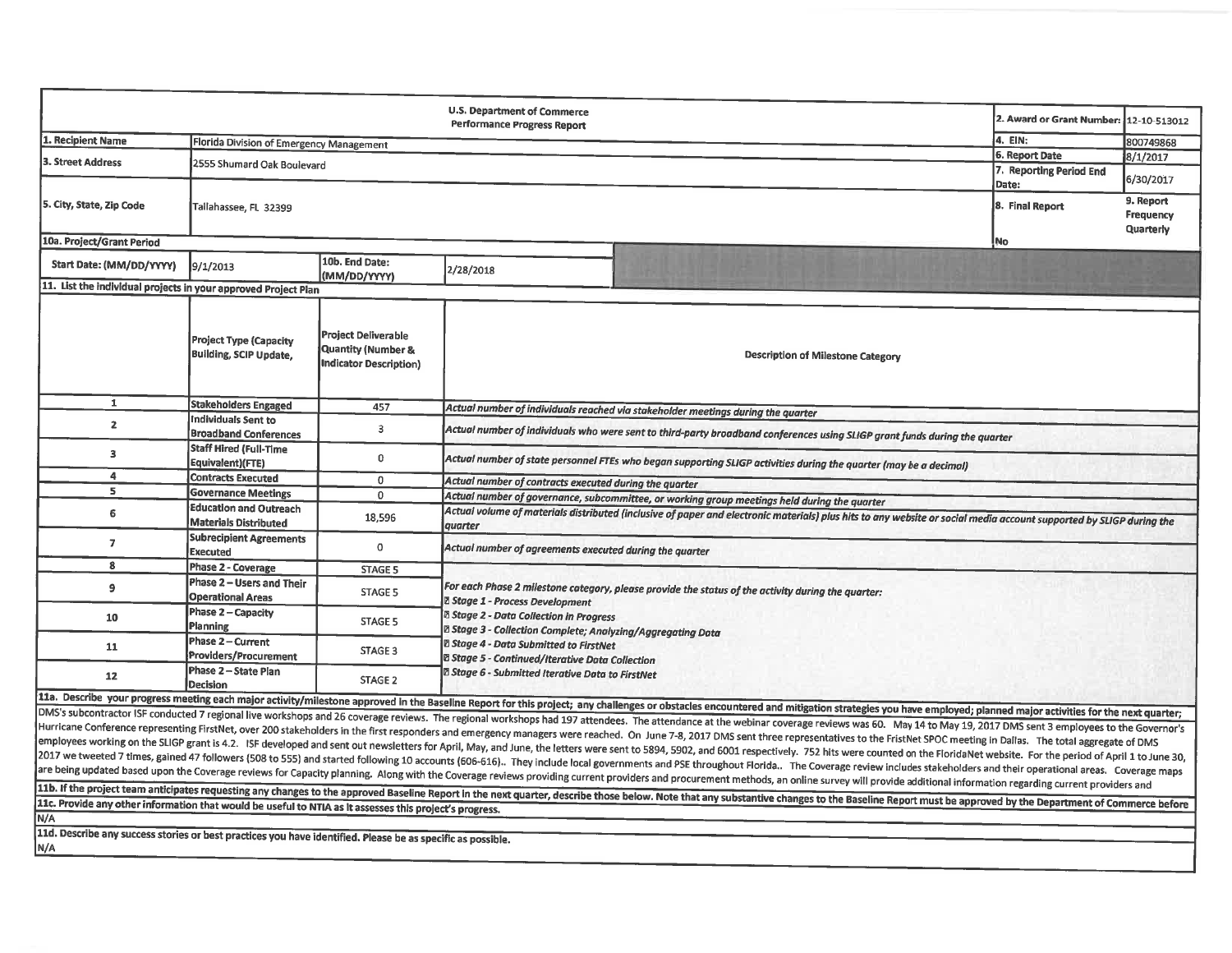| 12. Personnel                                                                    |                |                                                                                                                                                            |        |  |  |  |  |
|----------------------------------------------------------------------------------|----------------|------------------------------------------------------------------------------------------------------------------------------------------------------------|--------|--|--|--|--|
|                                                                                  |                | 12a. If the project is not fully staffed, describe how any lack of staffing may impact the project's time line and when the project will be fully staffed. |        |  |  |  |  |
| N/A                                                                              |                |                                                                                                                                                            |        |  |  |  |  |
|                                                                                  |                | 12b. Staffing Table - Please include all staff that have contributed time to the project. Please do not remove individuals from this table.                |        |  |  |  |  |
| <b>Job Title</b><br>FTE%                                                         |                |                                                                                                                                                            |        |  |  |  |  |
| <b>DEM Grant Manager</b>                                                         | 50%            | Project (s) Assigned<br>Grant management and oversight                                                                                                     | Change |  |  |  |  |
| DHSMV FloridaNet Data                                                            |                |                                                                                                                                                            | 0.00%  |  |  |  |  |
| Processing Administrator/Policy<br>DHSMV FloridaNet Data                         | 0              | Education and outreach, policy, governance                                                                                                                 |        |  |  |  |  |
| Processing<br>Administrator/Design                                               |                | Administer the FloridaNet.gov website and assist with daily grant activities                                                                               |        |  |  |  |  |
| DHSMV FloridaNet Data                                                            | 0              |                                                                                                                                                            | 0.00%  |  |  |  |  |
| Processing                                                                       |                |                                                                                                                                                            |        |  |  |  |  |
| Administrator/Planning                                                           | 0              | Project planning and scheduling, web content, education and outreach, documentation                                                                        |        |  |  |  |  |
| <b>DHSMV Grant Assistant</b>                                                     | $\overline{0}$ | Assists grant manager and the FloridaNet team on day-to-day management of SLIGP activities                                                                 |        |  |  |  |  |
| <b>DHSMV Chief Technology</b>                                                    |                | Provides expertise in the technology and law enforcement areas                                                                                             | 10.00% |  |  |  |  |
| Officer<br><b>DHSMV SLERS Communication</b>                                      | 0              |                                                                                                                                                            | 0.00%  |  |  |  |  |
| Expert                                                                           | 0              | Provides expertise in radio communications and law enforcement areas                                                                                       | l۵     |  |  |  |  |
| <b>DHSMV Utilities</b><br>Systems/Engineering Specialist                         | $\circ$        | Assists in SLIGP activities and research                                                                                                                   | 0.00%  |  |  |  |  |
| <b>DMS Facilitator</b>                                                           | 10%            | Review documentation for guidance and recommendations                                                                                                      |        |  |  |  |  |
| <b>DMS Grant/Project Manager</b><br>Supervisor                                   | 15%            | Review project planning and provide guidance.                                                                                                              |        |  |  |  |  |
| <b>DMS Grant/Project Manager</b><br>Program                                      | 50%            | Project planning, review deliverables, project management, and daily grant activities                                                                      |        |  |  |  |  |
| <b>DMS Grant/Project Manager</b><br>Program alternate                            | 50%            | Project planning, review deliverables, project management, and daily grant activities                                                                      |        |  |  |  |  |
| <b>DMS Grant/ Project Manager</b><br>researcher                                  | 1%             | Assists in SLIGP activities and research                                                                                                                   |        |  |  |  |  |
| DMS Grant/ Project Manager<br>researcher                                         | 1%             | Assists in SLIGP activities and research                                                                                                                   |        |  |  |  |  |
| DMS Chief Technology Officer                                                     | 12%            | Provides expertise in the technology and law enforcement areas                                                                                             |        |  |  |  |  |
| <b>DMS Policy/Technical Advisor</b><br>Legislative Affairs                       | 5%             | Provides review and quality control checks on web content, education and outreach materials, and documentation.                                            |        |  |  |  |  |
| <b>DMS Policy/Technical Advisor</b><br>Divtel<br><b>DMS SLERS Communications</b> | 1%             | Provides review and quality control checks on web content, education and outreach materials, and documentation.                                            |        |  |  |  |  |
| <b>Expert</b>                                                                    | 1%             | Provides expertise in radio communications and law enforcement areas                                                                                       |        |  |  |  |  |
| <b>DMS Utilities Systems.</b><br><b>Engineering Specialist</b>                   | 50%            | Assists in SLIGP activities and research                                                                                                                   |        |  |  |  |  |
| <b>DMS Grants Assistant</b>                                                      | 100%           | Assists grant manager and the FloridaNet team on day-to-day management of SLIGP activities                                                                 |        |  |  |  |  |
| <b>DMS Assistant Facilitator</b>                                                 | 100%           | Administer the FloridaNet.gov website and assist with daily grant activities                                                                               |        |  |  |  |  |
| <b>DMS Finance and Accounting</b><br>Supervisor                                  | 1%             | Review, approve and present budget change requests for the DMS                                                                                             |        |  |  |  |  |
| DMS Divtel Finance and<br><b>Accounting Supervisor</b>                           | 5%             | Collect financial records and prepare budget requests                                                                                                      |        |  |  |  |  |
| <b>DMS Divtel Finance and</b><br><b>Accounting Program Analyst</b>               | 5%             | Assists in SLIGP financial planning activities and research                                                                                                |        |  |  |  |  |